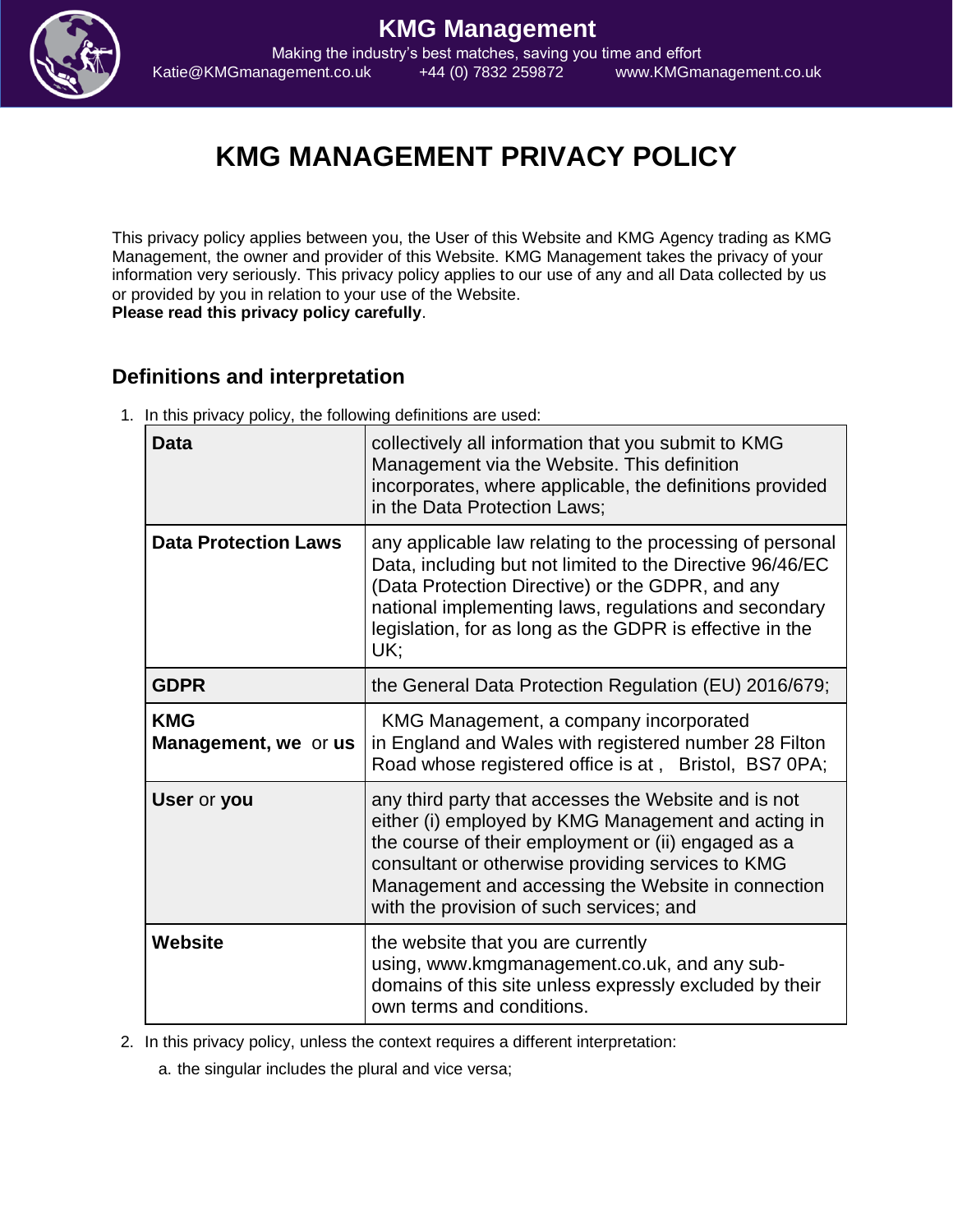

## **KMG Management**

Making the industry's best matches, saving you time and effort Katie@KMGmanagement.co.uk +44 (0) 7832 259872 www.KMGmanagement.co.uk

- b. references to sub-clauses, clauses, schedules or appendices are to sub-clauses, clauses, schedules or appendices of this privacy policy;
- c. a reference to a person includes firms, companies, government entities, trusts and partnerships;
- d. "including" is understood to mean "including without limitation";
- e. reference to any statutory provision includes any modification or amendment of it;
- f. the headings and sub-headings do not form part of this privacy policy.

### **Scope of this privacy policy**

- 3. This privacy policy applies only to the actions of KMG Management and Users with respect to this Website. It does not extend to any websites that can be accessed from this Website including, but not limited to, any links we may provide to social media websites.
- 4. For purposes of the applicable Data Protection Laws, KMG Management is the "data controller". This means that KMG Management determines the purposes for which, and the manner in which, your Data is processed.

#### **Data collected**

- 5. We may collect the following Data, which includes personal Data, from you:
	- a. name;
	- b. job title;
	- c. profession;
	- d. contact Information such as email addresses and telephone numbers;

in each case, in accordance with this privacy policy.

#### **How we collect Data**

- 6. We collect Data in the following ways:
	- a. data is given to us by you ; and
	- b. data is collected automatically.

#### **Data that is given to us by you**

- 7. KMG Management will collect your Data in a number of ways, for example:
	- a. when you contact us through the Website, by telephone, post, e-mail or through any other means;
	- b. when you register with us and set up an account to receive our products/services;

in each case, in accordance with this privacy policy.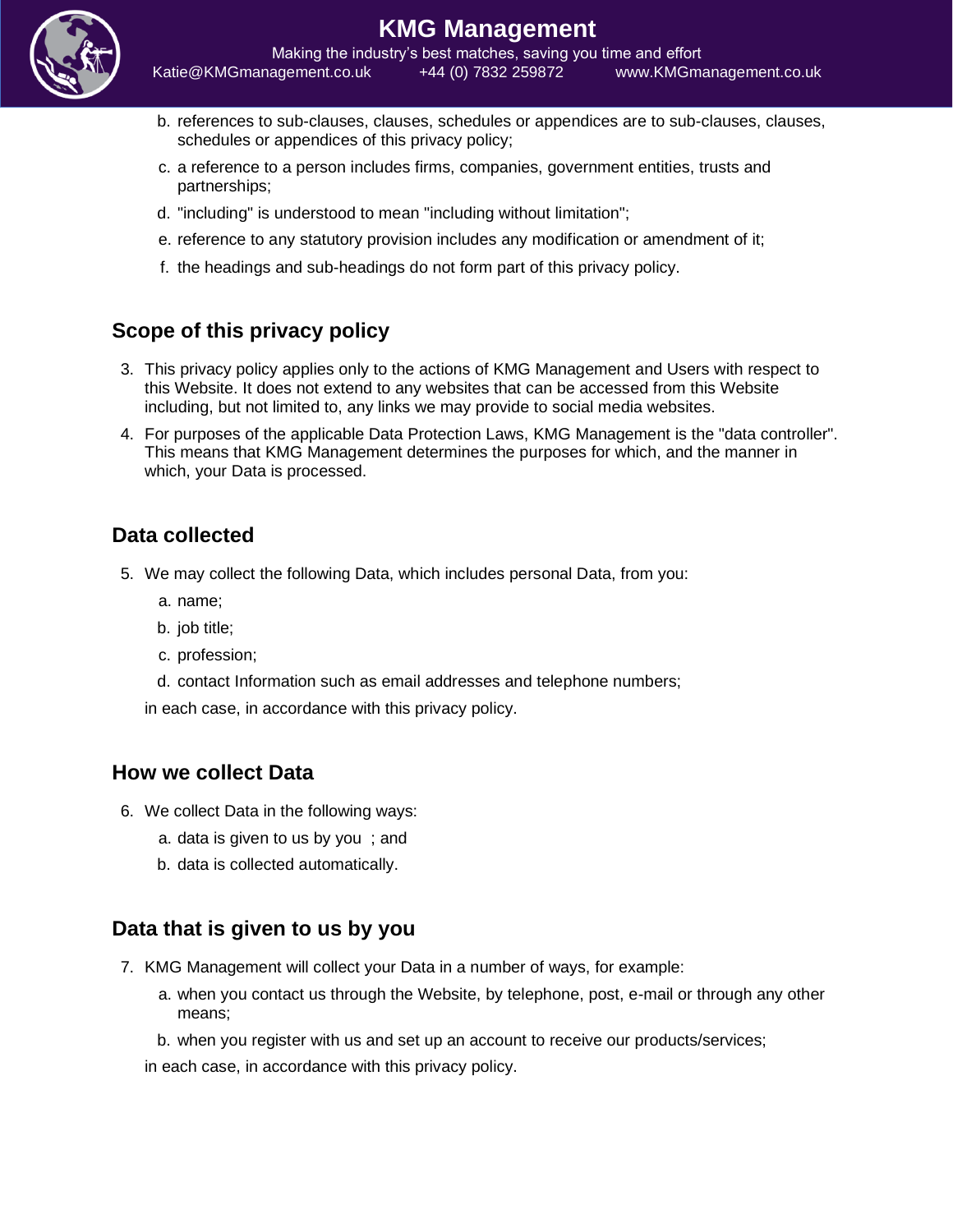

#### **KMG Management** Making the industry's best matches, saving you time and effort Katie@KMGmanagement.co.uk +44 (0) 7832 259872 www.KMGmanagement.co.uk

#### **Data that is collected automatically**

- 8. To the extent that you access the Website, we will collect your Data automatically, for example:
	- a. we automatically collect some information about your visit to the Website. This information helps us to make improvements to Website content and navigation, and includes your IP address, the date, times and frequency with which you access the Website and the way you use and interact with its content.

#### **Our use of Data**

- 9. Any or all of the above Data may be required by us from time to time in order to provide you with the best possible service and experience when using our Website. Specifically, Data may be used by us for the following reasons:
	- a. internal record keeping;
	- b. selected information to be provided to the production companies or individuals looking to source crew ;

in each case, in accordance with this privacy policy.

- 10. We may use your Data for the above purposes if we deem it necessary to do so for our legitimate interests. If you are not satisfied with this, you have the right to object in certain circumstances (see the section headed "Your rights" below).
- 11. When you register with us and set up an account to receive our services, the legal basis for this processing is the performance of a contract between you and us and/or taking steps, at your request, to enter into such a contract.

#### **Who we share Data with**

12. We may share your Data with the following groups of people for the following reasons: a. Production companies or individuals looking to source crew - to create job opportunities.

in each case, in accordance with this privacy policy.

#### **Keeping Data secure**

13. We will use technical and organisational measures to safeguard your Data, for example:

a. access to your account is controlled by a password and a user name that is unique to you.

b. we store your Data on secure servers.

- 14. Technical and organisational measures include measures to deal with any suspected data breach. If you suspect any misuse or loss or unauthorised access to your Data, please let us know immediately by contacting us via this e-mail address: katie@kmgmanagement.co.uk.
- 15. If you want detailed information from Get Safe Online on how to protect your information and your computers and devices against fraud, identity theft, viruses and many other online problems, please visit www.getsafeonline.org. Get Safe Online is supported by HM Government and leading businesses.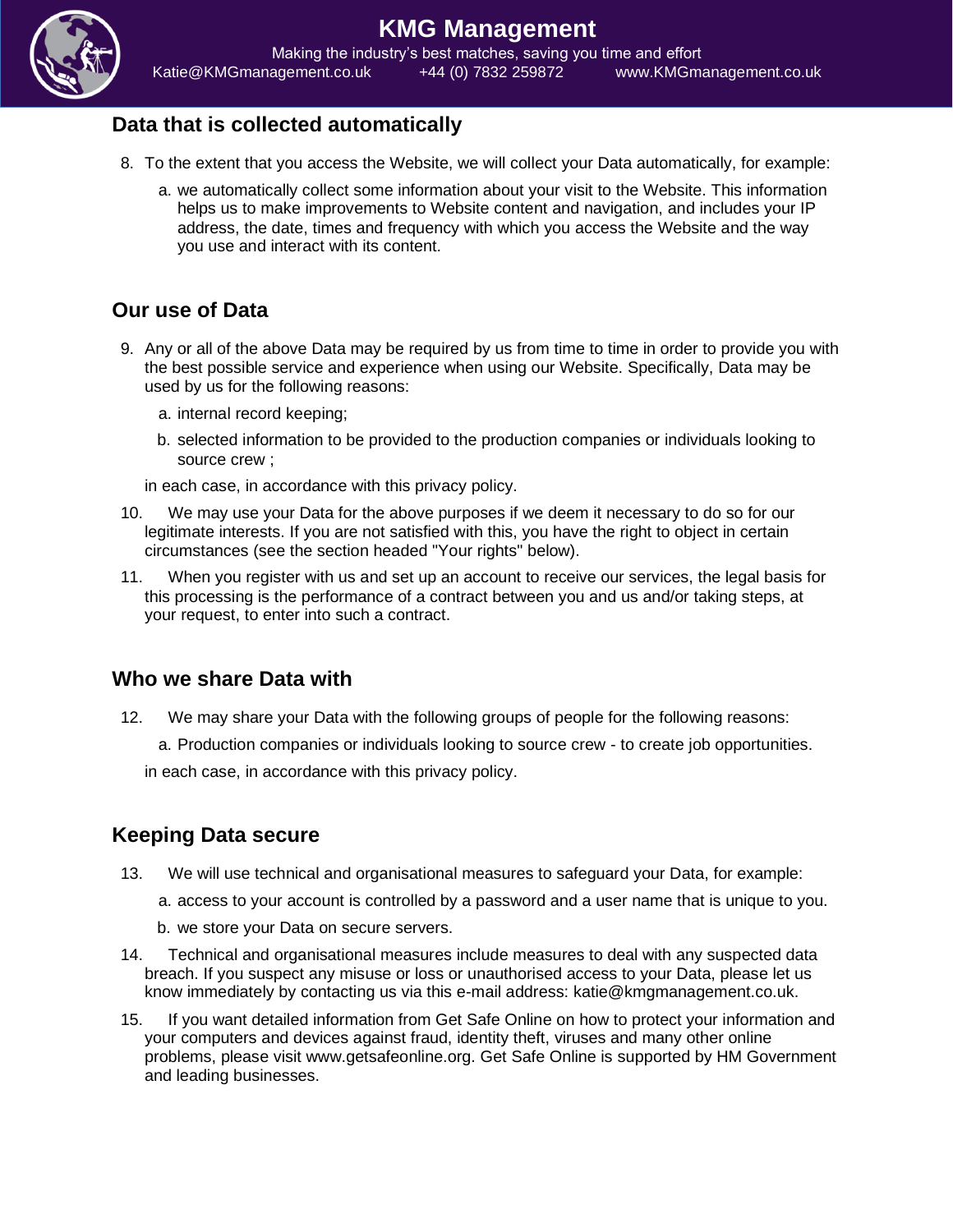

## **KMG Management**

Making the industry's best matches, saving you time and effort Katie@KMGmanagement.co.uk +44 (0) 7832 259872 www.KMGmanagement.co.uk

#### **Data retention**

- 16. Unless a longer retention period is required or permitted by law, we will only hold your Data on our systems for the period necessary to fulfil the purposes outlined in this privacy policy or until you request that the Data be deleted.
- 17. Even if we delete your Data, it may persist on backup or archival media for legal, tax or regulatory purposes.

### **Your rights**

- 18. You have the following rights in relation to your Data:
	- a. **Right to access** the right to request (i) copies of the information we hold about you at any time, or (ii) that we modify, update or delete such information. If we provide you with access to the information we hold about you, we will not charge you for this, unless your request is "manifestly unfounded or excessive." Where we are legally permitted to do so, we may refuse your request. If we refuse your request, we will tell you the reasons why.
	- b. **Right to correct** the right to have your Data rectified if it is inaccurate or incomplete.
	- c. **Right to erase** the right to request that we delete or remove your Data from our systems.
	- d. **Right to restrict our use of your Data** the right to "block" us from using your Data or limit the way in which we can use it.
	- e. **Right to data portability** the right to request that we move, copy or transfer your Data.
	- f. **Right to object** the right to object to our use of your Data including where we use it for our legitimate interests.
- 19. To make enquiries, exercise any of your rights set out above, or withdraw your consent to the processing of your Data (where consent is our legal basis for processing your Data), please contact us via this e-mail address: katie@kmgmanagement.co.uk.
- 20. If you are not satisfied with the way a complaint you make in relation to your Data is handled by us, you may be able to refer your complaint to the relevant data protection authority. For the UK, this is the Information Commissioner's Office (ICO). The ICO's contact details can be found on their website at https://ico.org.uk/.
- 21. It is important that the Data we hold about you is accurate and current. Please keep us informed if your Data changes during the period for which we hold it.

### **Transfers outside the European Economic Area**

- 22. Data which we collect from you may be stored and processed in and transferred to countries outside of the European Economic Area (EEA). For example, this could occur if our servers are located in a country outside the EEA or one of our service providers is situated in a country outside the EEA. We also share information with our group companies, some of which are located outside the EEA.
- 23. We will only transfer Data outside the EEA where it is compliant with data protection legislation and the means of transfer provides adequate safeguards in relation to your data, eg by way of data transfer agreement, incorporating the current standard contractual clauses adopted by the European Commission, or by signing up to the EU-US Privacy Shield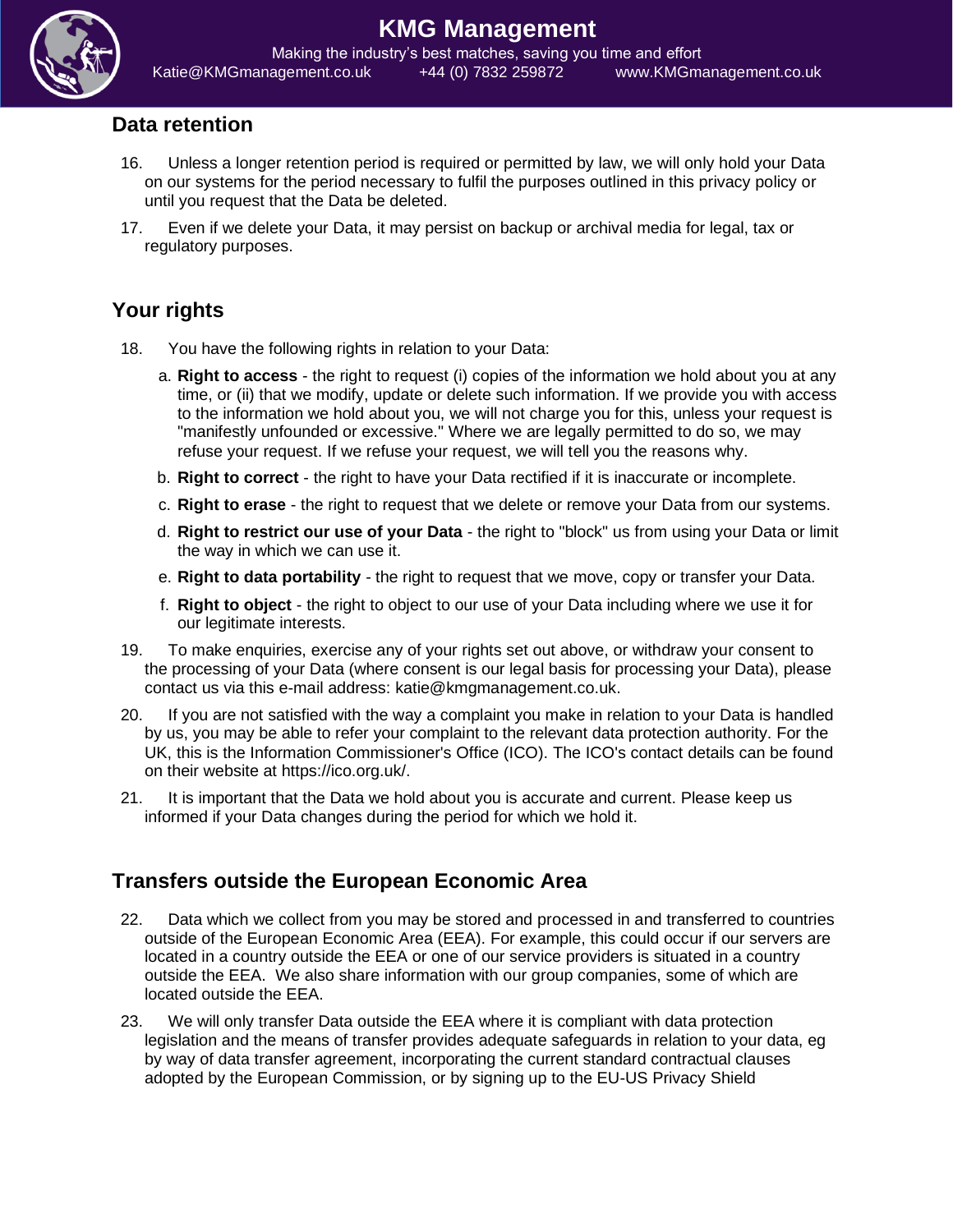

Making the industry's best matches, saving you time and effort Katie@KMGmanagement.co.uk +44 (0) 7832 259872 www.KMGmanagement.co.uk

Framework, in the event that the organisation in receipt of the Data is based in the United States of America.

24. To ensure that your Data receives an adequate level of protection, we have put in place appropriate safeguards and procedures with the third parties we share your Data with. This ensures your Data is treated by those third parties in a way that is consistent with the Data Protection Laws.

#### **Links to other websites**

25. This Website may, from time to time, provide links to other websites. We have no control over such websites and are not responsible for the content of these websites. This privacy policy does not extend to your use of such websites. You are advised to read the privacy policy or statement of other websites prior to using them.

### **Changes of business ownership and control**

- 26. KMG Management may, from time to time, expand or reduce our business and this may involve the sale and/or the transfer of control of all or part of KMG Management. Data provided by Users will, where it is relevant to any part of our business so transferred, be transferred along with that part and the new owner or newly controlling party will, under the terms of this privacy policy, be permitted to use the Data for the purposes for which it was originally supplied to us.
- 27. We may also disclose Data to a prospective purchaser of our business or any part of it.
- 28. In the above instances, we will take steps with the aim of ensuring your privacy is protected.

#### **General**

- 29. You may not transfer any of your rights under this privacy policy to any other person. We may transfer our rights under this privacy policy where we reasonably believe your rights will not be affected.
- 30. If any court or competent authority finds that any provision of this privacy policy (or part of any provision) is invalid, illegal or unenforceable, that provision or part-provision will, to the extent required, be deemed to be deleted, and the validity and enforceability of the other provisions of this privacy policy will not be affected.
- 31. Unless otherwise agreed, no delay, act or omission by a party in exercising any right or remedy will be deemed a waiver of that, or any other, right or remedy.
- 32. This Agreement will be governed by and interpreted according to the law of England and Wales. All disputes arising under the Agreement will be subject to the exclusive jurisdiction of the English and Welsh courts.